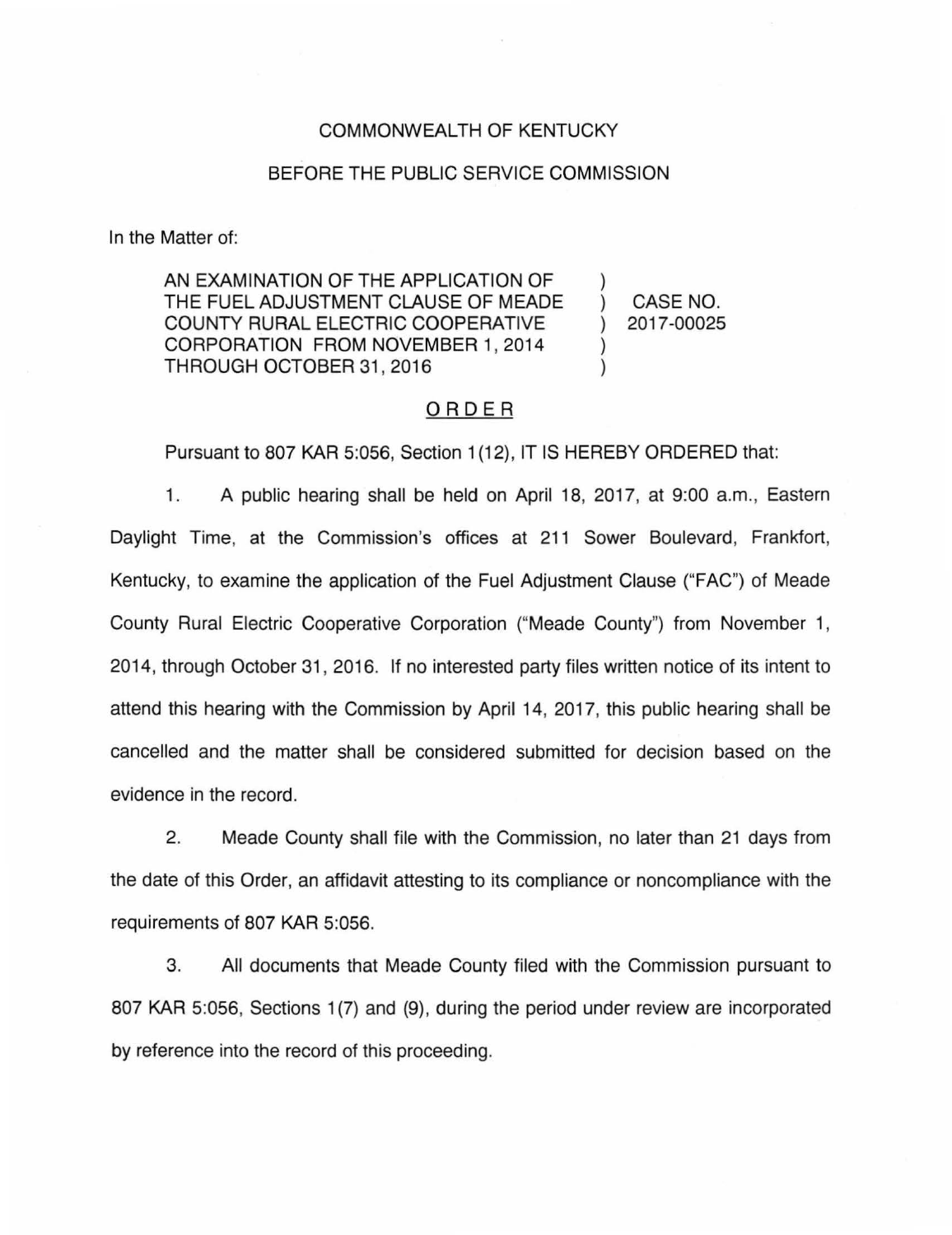4. Meade County shall publish the following notice no less than seven days or more than 21 days prior to the public hearing in a newspaper of general circulation in its service areas or in a trade publication or newsletter going to all customers. Meade County shall also file an Affidavit of Publication of Hearing Notice with the Commission no later than April 17, 2017.

> A public hearing will be held on April 18, 2017, at 9:00 a.m., Eastern Daylight Time, at the offices of the Kentucky Public Service Commission, 211 Sower Boulevard, Frankfort, Kentucky, to examine the application of the Fuel Adjustment Clause of Meade County Rural Electric Cooperative Corporation for the period November 1, 2014, through October 31, 2016. Individuals interested in attending this hearing shall notify the Public Service Commission in writing of their intent to attend no later than April 14, 2017. If no notices of intent to attend are received by that date, this hearing will be cancelled and the matter shall be considered submitted for decision based on the evidence in the record. Written notice of intent to attend this hearing should be sent to: Executive Director, Kentucky Public Service Commission, P.O. Box 615, Frankfort, Kentucky 40602.

5. The official record of the proceeding shall be by video only.

6. Any request for intervention must be filed by February 27, 2017.

7. Any motion to intervene filed after February 27, 2017, shall show a basis

for intervention and good cause for being untimely. If the untimely motion is granted,

the movant shall accept and abide by the existing procedural schedule.

8. a. Meade County shall file with the Commission, no later than 30 days from the date of this Order, its responses to all information requested in the Appendix to this Order. Responses to requests for information shall be appropriately bound, tabbed and indexed and shall include the name of the witness responsible for responding to the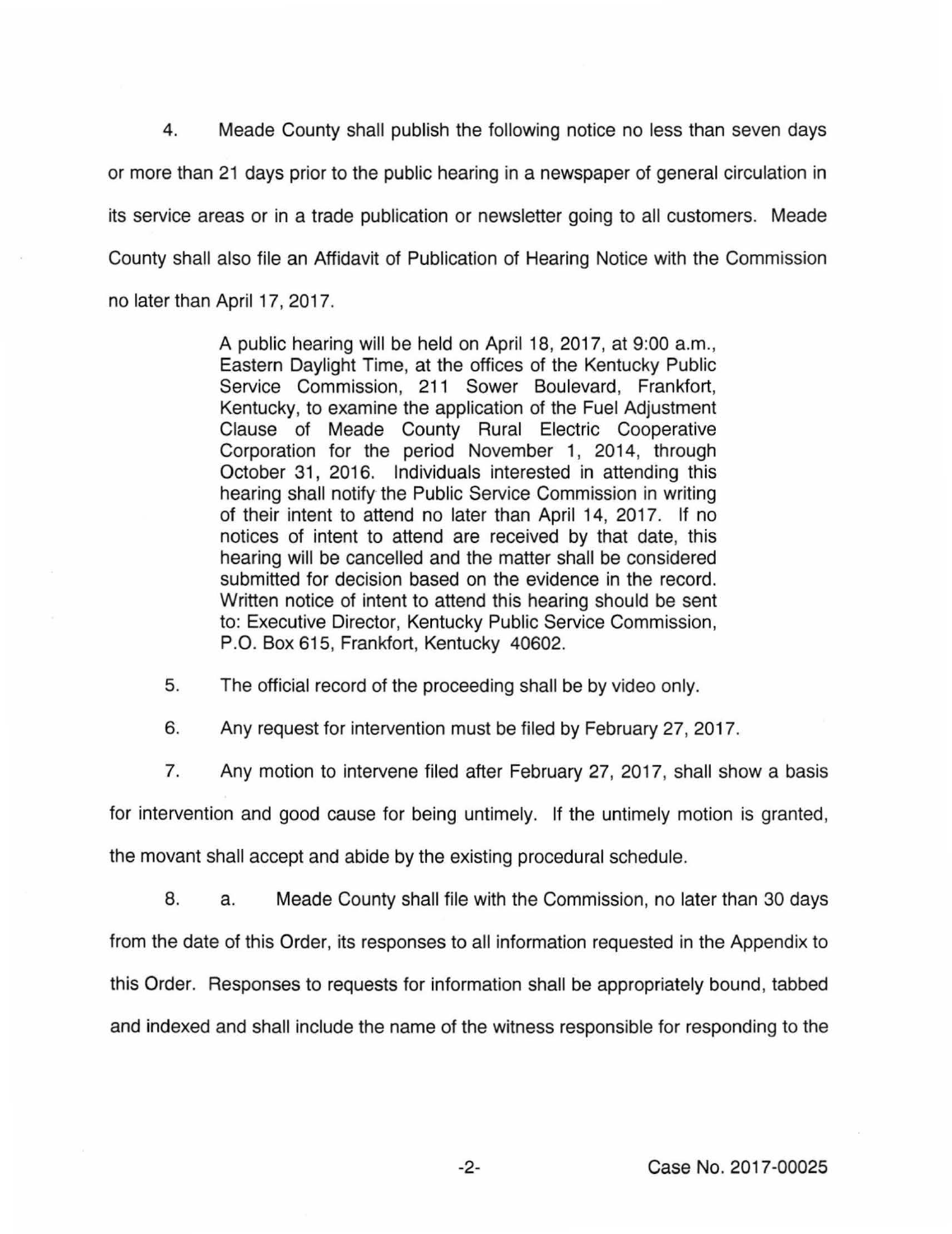questions related to the information provided, with copies to all parties of record and the original and six copies to the Commission.

b. Each response shall be answered under oath or, for representatives of a public or private corporation or a partnership or association or a governmental agency, be accompanied by a signed certification of the preparer or person supervising the preparation of the response on behalf of the entity that the response is true and accurate to the best of that person's knowledge, information, and belief formed after a reasonable inquiry.

c. A party shall make timely amendment to any prior response if it obtains information which indicates that the response was incorrect when made or, though correct when made, is now incorrect in any material respect.

d. For any request to which a party fails or refuses to furnish all or part of the requested information, that party shall provide a written explanation of the specific grounds for its failure to completely and precisely respond.

e. A party filing a paper containing personal information shall, in accordance with 807 KAR 5:001, Section 4(10), encrypt or redact the paper so that personal information cannot be read.

f. Careful attention should be given to copied material to ensure that it is legible.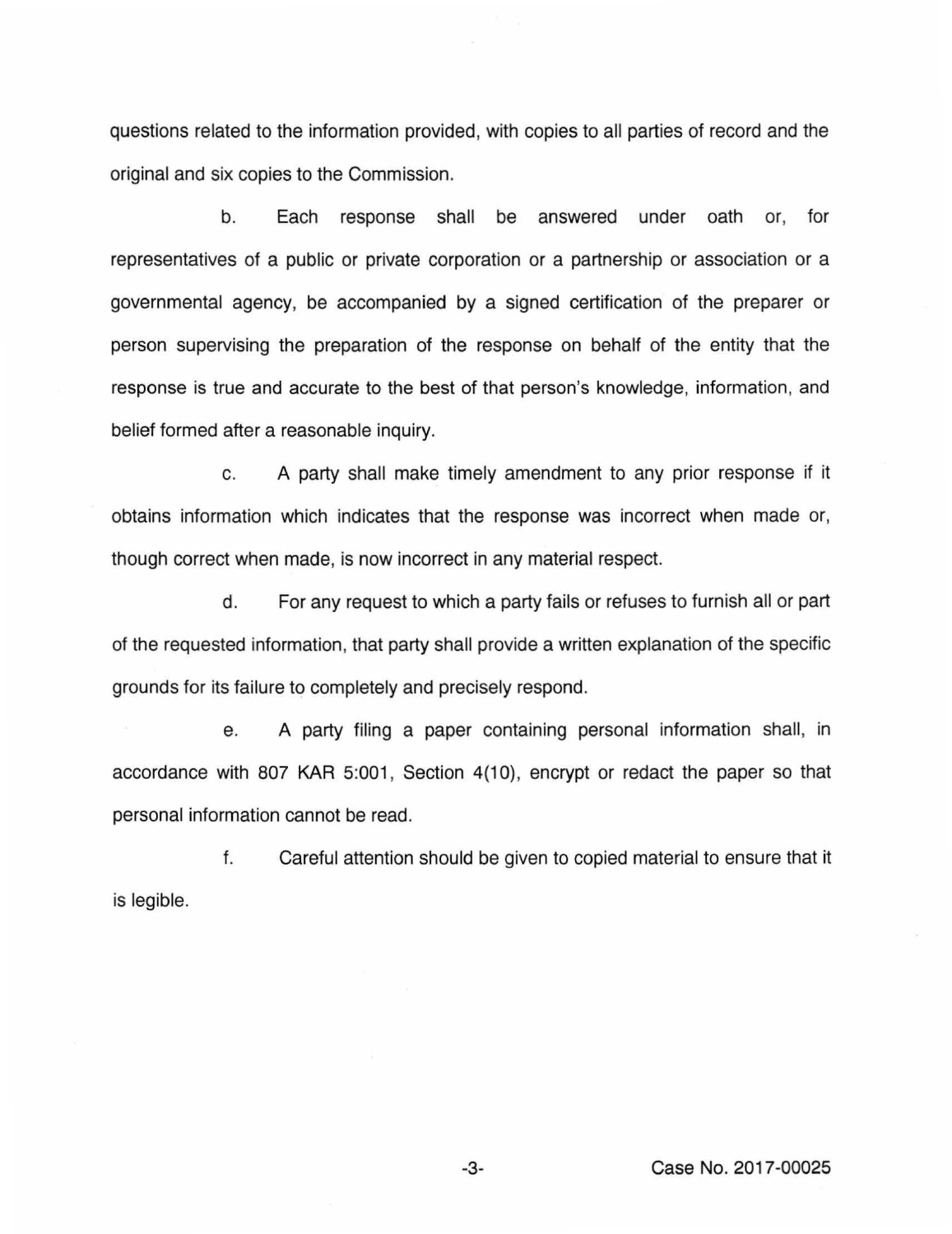# By the Commission



ATTEST:

Jalene K. Masher

Case No. 2017-00025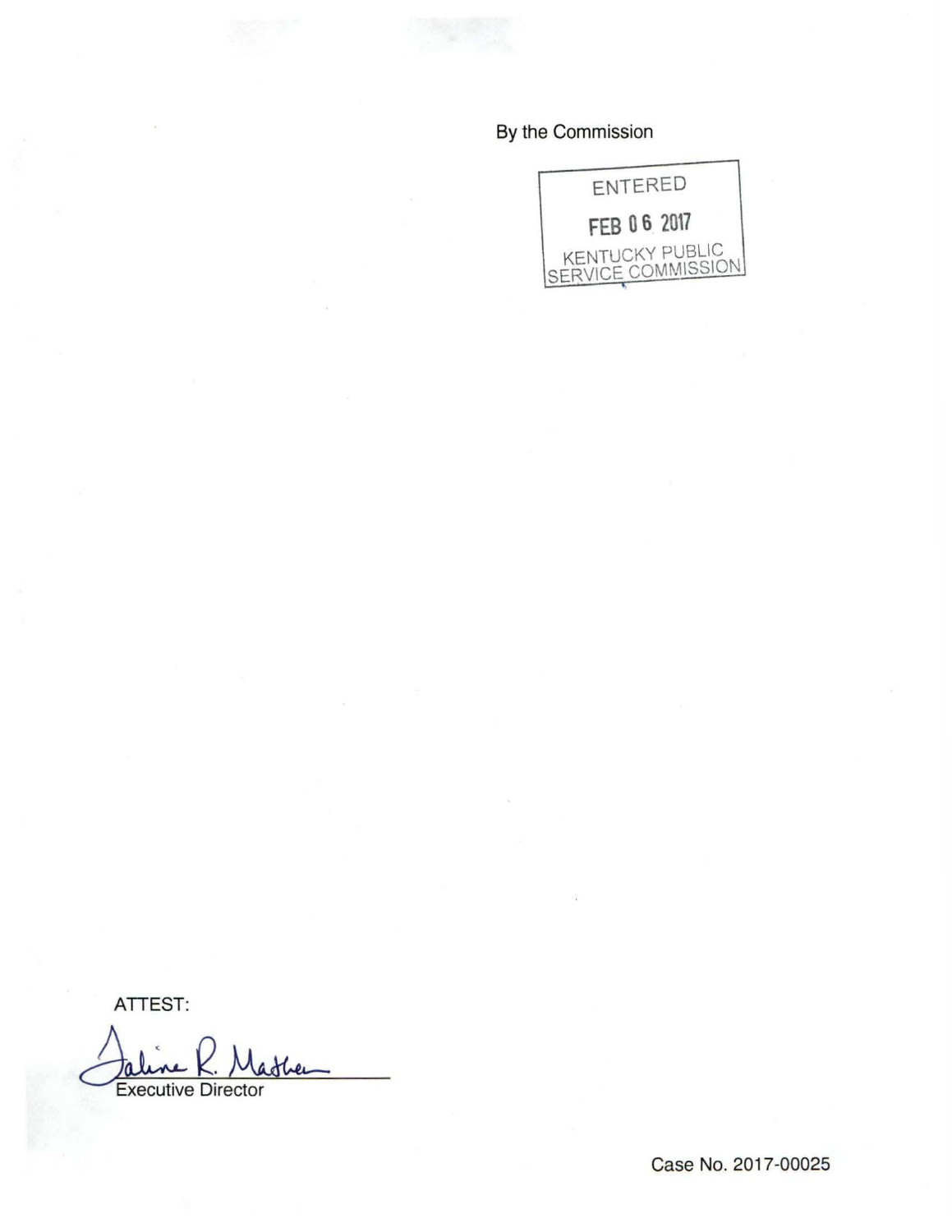## APPENDIX

# APPENDIX TO AN ORDER OF THE KENTUCKY PUBLIC SERVICE COMMISSION IN CASE NO. 2017-00025 DATED **fEB Q 6 2017**

1. a. Provide a schedule of the calculation of the 12-month average line loss, by month, for November 1, 2014, through October 31 , 2016.

b. Describe the measures that Meade County has taken to reduce line loss during this period.

2. Provide Meade County monthly revenue reports and monthly billing summaries which show the total FAC billings and FAC revenue collected as reported in Meade County's monthly filings required by the Commission for the review period November 1, 2014, through October 31, 2016.

3. Provide a schedule showing the calculation of the increase or decrease in Meade County's base fuel costs per kilowatt hour as proposed by its wholesale electric supplier adjusted for Meade County's 12-month average line loss for November 1, 2014, through October 31 , 2016.

4. Provide a schedule of the present and proposed rates that Meade County seeks to change, pursuant to 807 KAR 5:056, as calculated in Item 3 above, shown in comparative form.

5. Provide a copy of the current tariff showing, by cross-outs and inserts, all proposed changes in rates.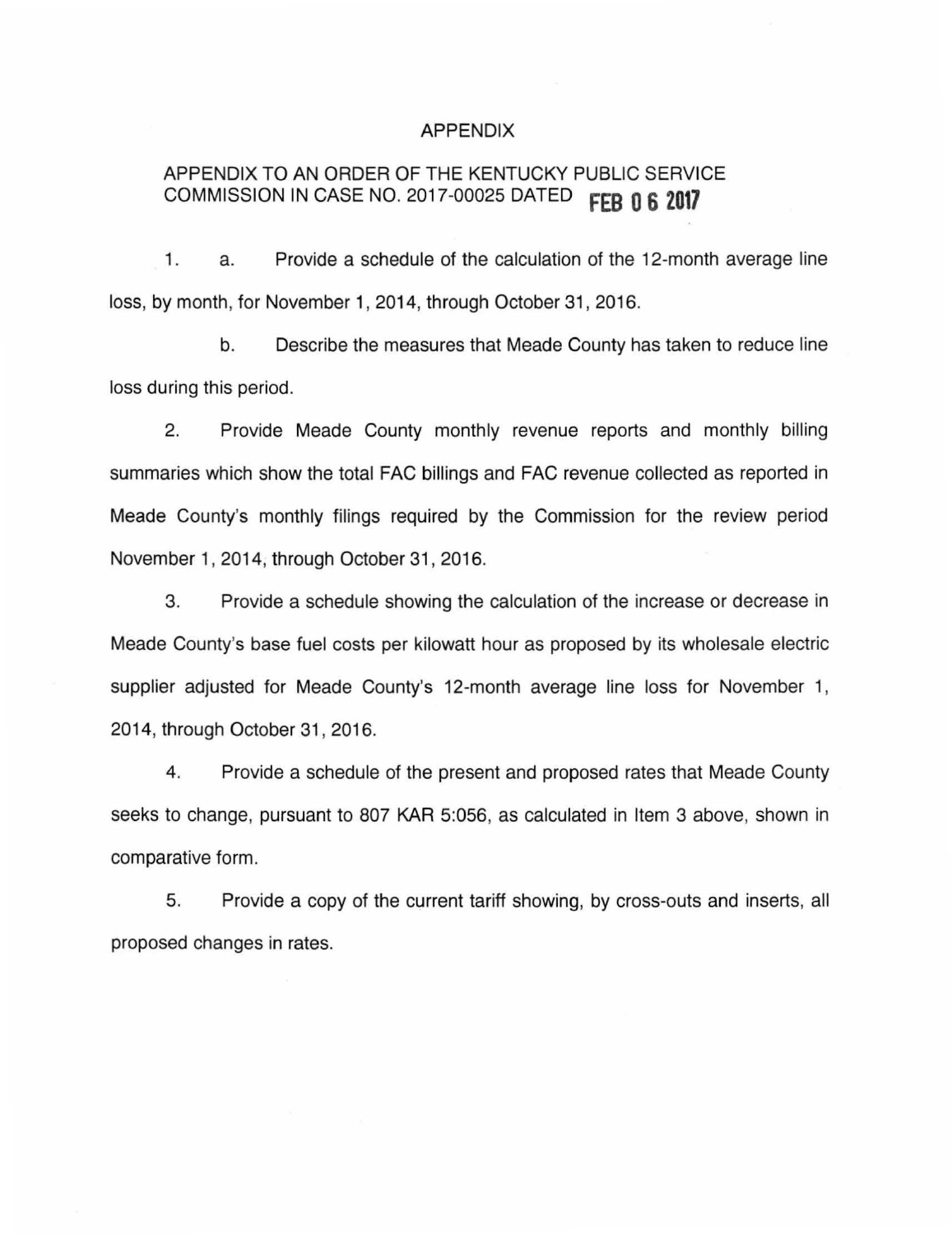6. Provide and explain the internal procedures in place to ensure the timely filing of:

a. FAC filings made pursuant to 807 KAR 5:056, Sections 1(7) and (9);

b. The affidavit certifying compliance or noncompliance with 807 KAR 5:056 as required by Commission Order in initiating FAC reviews; and,

c. The affidavit of publication of hearing notice as required by Commission Order in initiating FAC reviews.